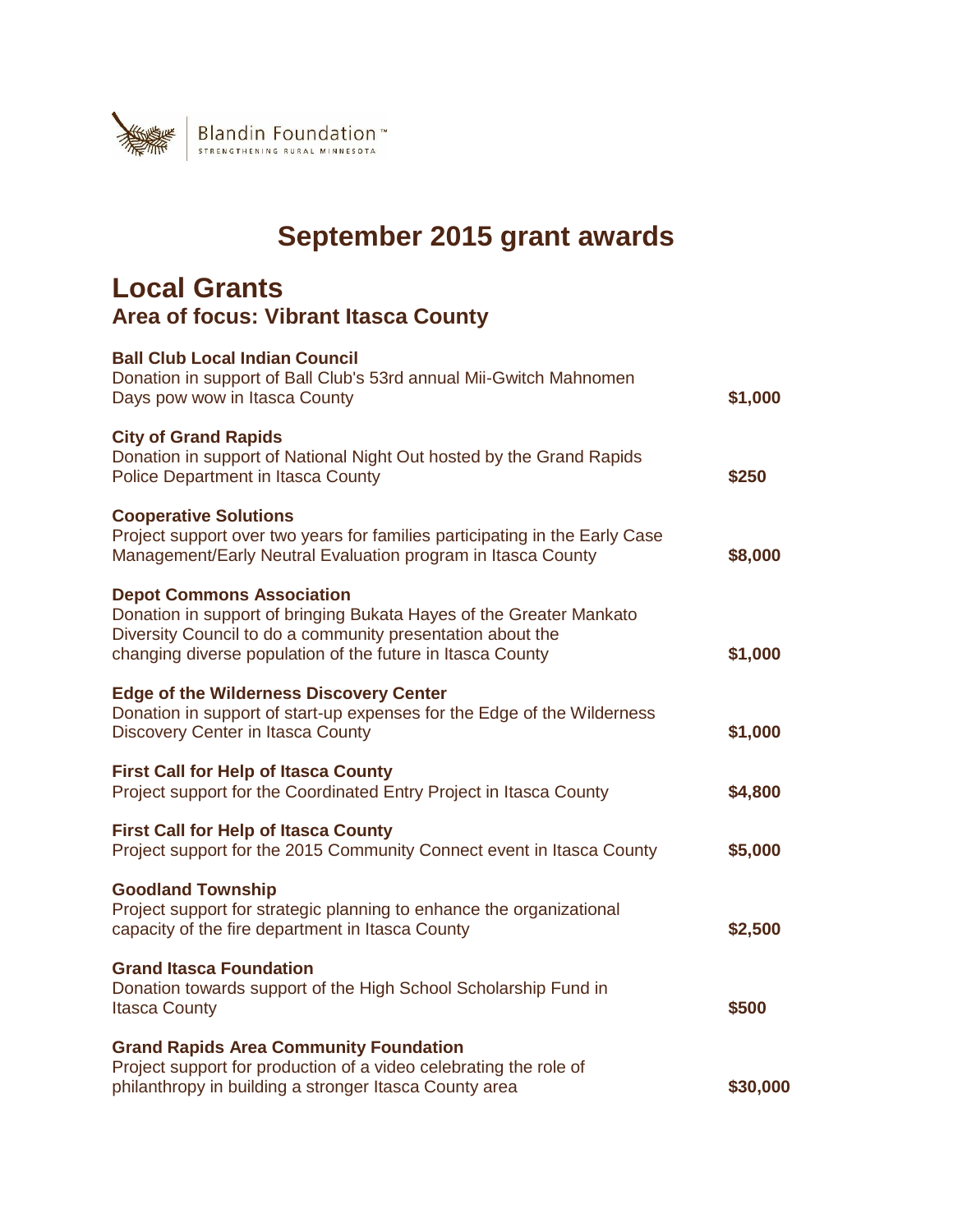| <b>Grand Rapids Area Community Foundation</b><br>Donation in support of a dog park in Grand Rapids/Itasca County                                                                            | \$1,000  |
|---------------------------------------------------------------------------------------------------------------------------------------------------------------------------------------------|----------|
| <b>Grand Rapids Area Community Foundation</b><br>Capital support to create a pop-up park in downtown Grand Rapids<br>featuring public art in Itasca County                                  | \$875    |
| <b>Grand Rapids Band Boosters</b><br>Donation for advertising the 2016-17 Blandin Education Grants program<br>in the Grand Rapids High School band calendar in Itasca County                | \$550    |
| <b>Grand Rapids Players</b><br>Project support for the production of Ziibi in Itasca County                                                                                                 | \$5,000  |
| <b>Grand Rapids Show Boat Inc</b><br>Project support to underwrite 2015 productions in Itasca County                                                                                        | \$1,000  |
| <b>Greater Pokegama Lake Association</b><br>Donation towards the Annual Independence Day fireworks on Pokegama<br>Lake for the Grand Rapids area in Itasca County                           | \$1,000  |
| <b>Independent School District 2 - Hill City</b><br>Donation for the Health and Wellness Expo for the Hill City<br>School District in the Itasca County area                                | \$250    |
| <b>Inger Local Council</b><br>Donation for Inger's 2015 Cha Cha Bah Ning Pow Wow in Itasca County                                                                                           | \$1,000  |
| <b>Itasca Hospice Foundation</b><br>Donation for the 2015 educational seminar on dementia in Itasca County                                                                                  | \$500    |
| <b>MN Council On Foundations</b><br>Project support to provide database subscriptions to Minnesota<br>Grantmakers Online for nonprofits serving Itasca County                               | \$4,400  |
| <b>Area of focus: Expand Opportunity</b>                                                                                                                                                    |          |
| <b>Itasca Community College</b><br>Project support for the 2015 shared text project to cover speaker and<br>panelist expenses for students, staff and community members<br>in Itasca County | \$6,000  |
| <b>Minnesota Forestry Association</b><br>Project support for the Boots on Your Ground program to grow<br>quality forest management practices in Itasca County                               | \$9,000  |
| <b>Northern Lights Community School</b><br>Capital support for technology infrastructure upgrades in Itasca County                                                                          | \$25,000 |
|                                                                                                                                                                                             |          |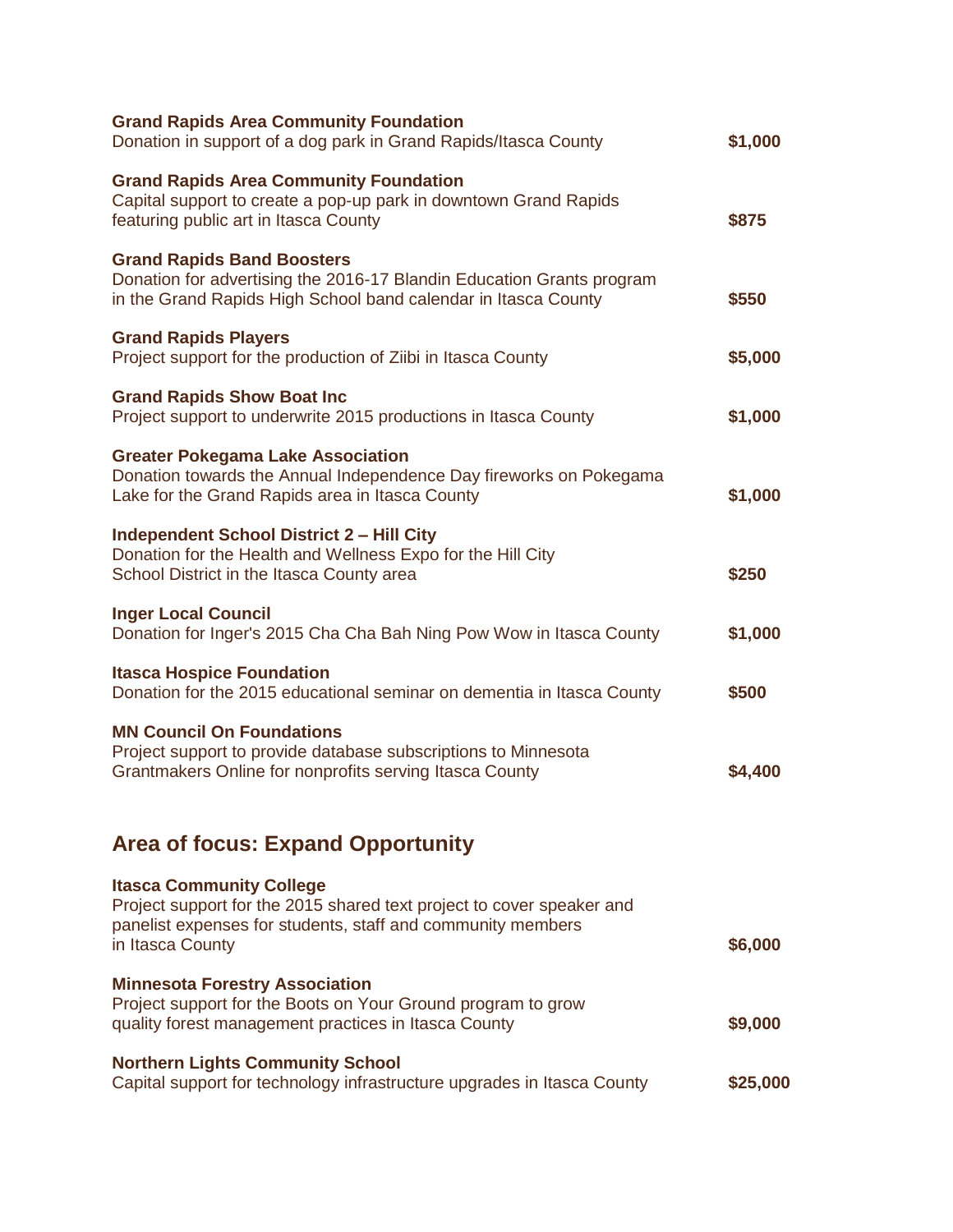| United Way of 1,000 Lakes<br>Project support for development of brand identity and communications<br>tools in support of the Student Success Pathway work in Itasca County                                                                                                                            | \$10,000  |
|-------------------------------------------------------------------------------------------------------------------------------------------------------------------------------------------------------------------------------------------------------------------------------------------------------|-----------|
| <b>Rural Minnesota</b><br><b>Area of focus: Expand Opportunity</b>                                                                                                                                                                                                                                    |           |
| <b>Greater Twin Cities United Way</b><br>Project support to strengthen the racial equity work of the Start Early<br><b>Funders Coalition in rural Minnesota</b>                                                                                                                                       | \$8,000   |
| <b>Great Plains Institute For Sustainable Development</b><br>Project support for continuing the work of the Bioeconomy Coalition<br>of Minnesota to grow rural economies through development of advanced<br>biofuels, renewable chemicals and biomass thermal energy production<br>in rural Minnesota | \$195,000 |
| <b>Growth and Justice</b><br>Donation in support of facilitation assistance to gather the five Strive<br>communities in a way that is equitable for rural participants<br>in rural Minnesota                                                                                                          | \$1,000   |
| <b>Itasca Cty Health &amp; Human Serv</b><br>Donation in support of gathering rural Minnesota health data for the<br>2015 Public Health Community Assessment in rural Minnesota                                                                                                                       | \$1,000   |
| <b>Minnesota Education Equity Partnership</b><br>Project support for the Race Equity in Education project in the<br>Mille Lacs and Nobles county areas in rural Minnesota                                                                                                                             | \$50,000  |
| <b>Native Americans in Philanthropy</b><br>Membership support through June 2016 throughout rural Minnesota                                                                                                                                                                                            | \$2,500   |
| <b>Navigate</b><br>Donation for sponsorship of the 2015 Latino Heritage Celebration event<br>in rural Minnesota                                                                                                                                                                                       | \$250     |
| <b>Southern Minnesota Initiative Foundation</b><br>Donation in support of the second annual Feast! Local Foods Marketplace<br>in rural Minnesota                                                                                                                                                      | \$500     |
| <b>Southwest Initiative Foundation</b><br>Donation for sponsorship of the 2015 EDAM Summer Conference for<br>economic professionals throughout rural Minnesota                                                                                                                                        | \$1,000   |
| Area of focus: Invest in Leaders                                                                                                                                                                                                                                                                      |           |

## **Citizens for Backus/AB**

Project support for community awareness activities as part of the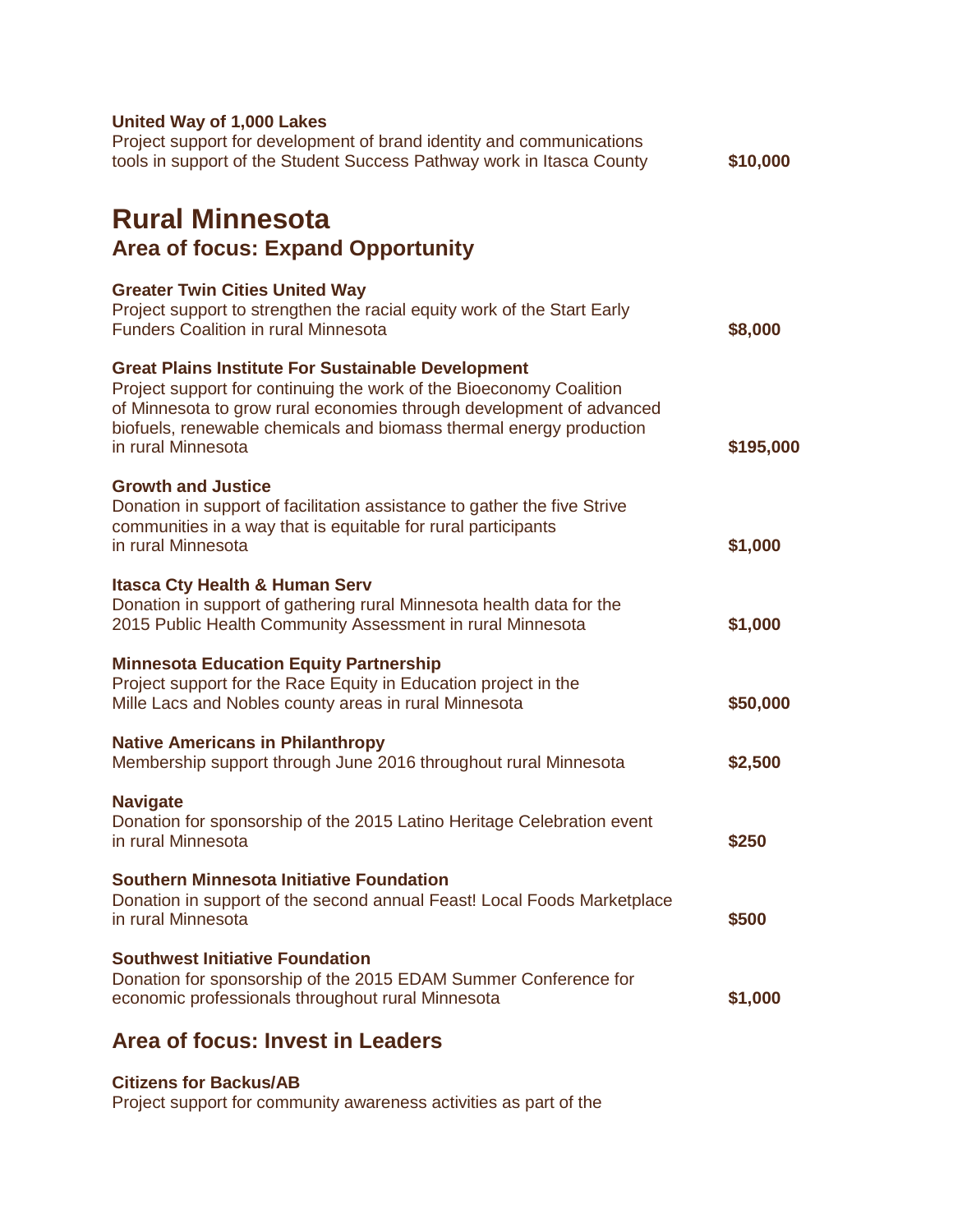| Rural Quick Start program in rural Minnesota                                                                                                                                                                                                                                                      | \$1,000  |
|---------------------------------------------------------------------------------------------------------------------------------------------------------------------------------------------------------------------------------------------------------------------------------------------------|----------|
| <b>City of Frazee</b><br>Donation in support of rehabilitating the downtown park which is a<br>community focal point and tourist attraction as part of the Rural Quick Start<br>program in rural Minnesota                                                                                        | \$500    |
| <b>City of Waubun</b><br>Project support for the Waubun Community Council to support family<br>engagement and lifestyle changes on the White Earth Reservation<br>as part of the Rural Quick Start program in rural Minnesota                                                                     | \$1,000  |
| <b>Red Lake Band of Chippewa Indians</b><br>Project support for the Accelerated Second Language Program as part of<br>the Rural Quick Start program in rural Minnesota                                                                                                                            | \$5,000  |
| <b>Willmar Area Multicultural Market</b><br>Project support to record immigrant stories via Green Card Voices<br>as part of the Rural Quick Start program in rural Minnesota                                                                                                                      | \$5,000  |
| <b>Broadband</b><br><b>Rural Minnesota grants</b>                                                                                                                                                                                                                                                 |          |
| <b>Aitkin County</b><br>Project support to increase the knowledge and use of e-commerce<br>and social media tools for small businesses in Aitkin County as part<br>of the Broadband Program in rural Minnesota                                                                                    | \$3,938  |
| <b>Audubon Center of the North Woods</b><br>Project support to connect various alternative energy facilities into a<br>unified network for data collection and analysis for integration into<br>curriculum and energy management systems as part of the<br>Broadband Program in rural Minnesota   | \$1,875  |
| <b>Chokio-Alberta Public Schools</b><br>Project support to prepare students to work in a technology-based<br>future through exposure to career opportunities and insight/attainment<br>into the necessary skill sets for those jobs as part of the Broadband<br>Program in rural Minnesota        | \$2,000  |
| <b>City of Cloquet</b><br>Project support to provide mobile technology, wi-fi access and training<br>to staff, county residents and visitors of the three Carlton County libraries<br>as part of the Broadband Program in rural Minnesota                                                         | \$14,000 |
| <b>Community Partners, Two Harbors Living at Home Block Nurse Program</b><br>Project support to provide senior citizens of Lake County with access<br>to online health information through the use of mobile devices<br>and staff asssistance as part of the Broadband Program in rural Minnesota | \$900    |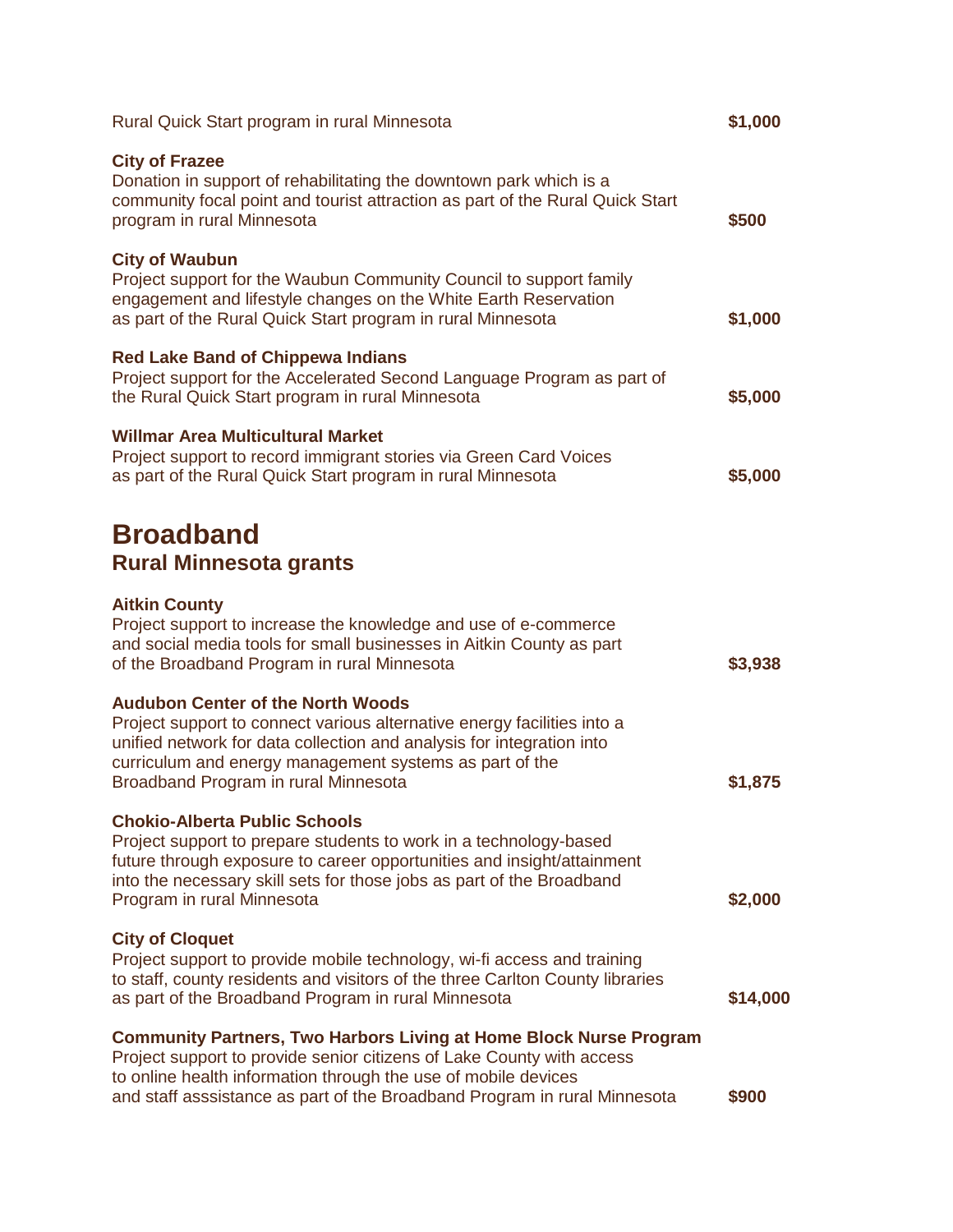| <b>County of Cook</b><br>Project support to expand county wi-fi access through creating and<br>maintaining public hotspot and video conferencing locations as<br>part of the Broadband Program in rural Minnesota                                                                                    | \$10,800 |
|------------------------------------------------------------------------------------------------------------------------------------------------------------------------------------------------------------------------------------------------------------------------------------------------------|----------|
| <b>Fond Du Lac Band of Lake Superior Chippewa</b><br>Project support to allocate appropriate devices to reservation community<br>centers to increase technology knowledge and use through training<br>programs, outreach and service delivery as part of the Broadband<br>Program in rural Minnesota | \$12,750 |
| <b>Hancock Public Schools ISD 768</b><br>Project support to provide technology training to students and<br>community members as part of the Broadband Program in rural<br><b>Minnesota</b>                                                                                                           | \$3,675  |
| <b>Independent School District 2769 Morris Area School</b><br>Project support to fully integrate technology into classrooms for each<br>learner through internet access and mobile devices as part of the<br>Broadband Program in rural Minnesota                                                    | \$13,000 |
| <b>Isle Public Schools ISD 473</b><br>Project support to provide computer classes and a wi-fi public access<br>site in the Mille Lacs lakes area as part of the Broadband Program<br>in rural Minnesota                                                                                              | \$14,000 |
| Kandiyohi County & City of Willmar EDC<br>Project support to increase wi-fi access in Kandiyohi County by installing<br>access points on busses, a mobile daycare center and at the<br>community center as part of the Broadband Program in rural Minnesota                                          | \$17,680 |
| Lac qui Parle Valley ISD 2853<br>Project support for student career pathways programming as part of<br>the Broadband Program in rural Minnesota                                                                                                                                                      | \$6,000  |
| <b>Lake Superior School District #381</b><br>Project support to provide refurbished computers to low-income families<br>with school-aged children as part of the Broadband Program<br>in rural Minnesota                                                                                             | \$4,100  |
| <b>Lake Superior School District #381</b><br>Project support to implement and promote distance learning opportunities<br>in Lake County for students, teachers, and community members as<br>part of the Broadband Program in rural Minnesota                                                         | \$5,000  |
| <b>Martin County</b><br>Project support for a feasibility study to choose and prioritize programs<br>and initiatives to stimulate development of state-of-the-art broadband<br>networks throughout Martin County as part of the Broadband Program<br>in rural Minnesota                              | \$20,000 |
|                                                                                                                                                                                                                                                                                                      |          |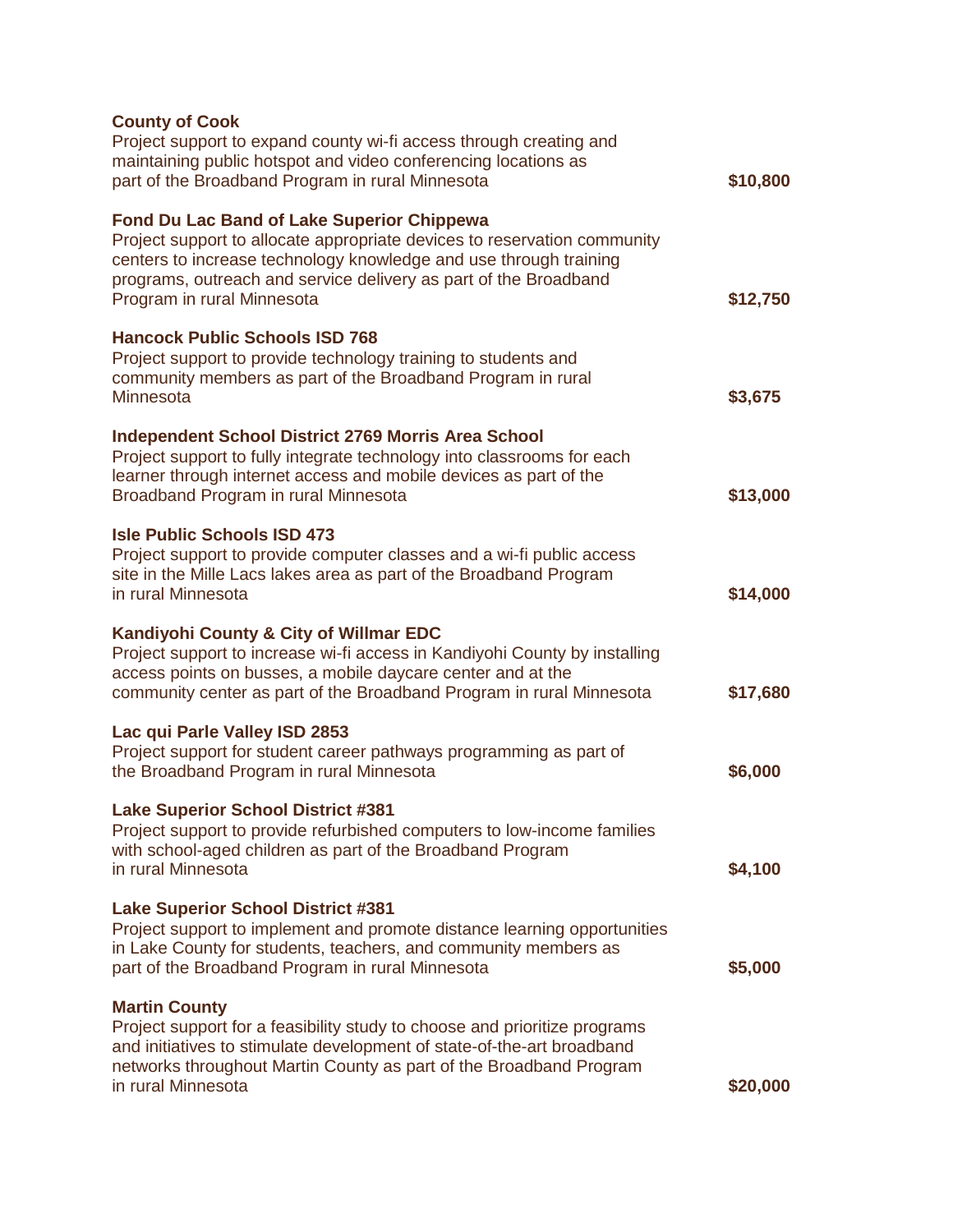| <b>Martin County</b><br>Project support to create a network of wi-fi hotspots throughout<br>Martin County as part of the Broadband Program in rural Minnesota                                                                                                                           | \$7,150  |
|-----------------------------------------------------------------------------------------------------------------------------------------------------------------------------------------------------------------------------------------------------------------------------------------|----------|
| <b>Moose Lake Community Schools</b><br>Project support to provide mobile devices to two rural school districts<br>to increase educational attainment and to provide technology training<br>through community education as part of the Broadband Program<br>in rural Minnesota           | \$18,000 |
| <b>Nobles County</b><br>Project support to conduct a feasibility study to gather information and<br>provide a decision making path for local officials to meet the goal of<br>ubiquitous broadband coverage across Nobles County as part of the<br>Broadband Program in rural Minnesota | \$25,000 |
| <b>Nobles County</b><br>Project support to provide more accessible, reliable and affordable access<br>to internet services for the rural residents of Nobles County as part of the<br>Broadband Program in rural Minnesota                                                              | \$9,755  |
| <b>Pioneer Youth Center</b><br>Project support to provide interactive learning experiences for at-risk youth<br>through access to full wi-fi to enhance student success as part of the<br>Broadband Program in rural Minnesota                                                          | \$9,950  |
| <b>Red Wing Ignite</b><br>Project support to strengthen Red Wing School District's STEAM education<br>by facilitating community partnerships with existing Red Wing<br>technology-oriented companies as part of the Broadband Program<br>in rural Minnesota                             | \$14,000 |
| <b>Red Wing Ignite</b><br>Project support to create opportunity by branding and marketing Red Wing<br>to attract people, talent and investment as part of the Broadband Program<br>in rural Minnesota                                                                                   | \$12,000 |
| <b>Redwood Area School District</b><br>Project support to provide a series of computer/internet classes for residents<br>and businesses of Redwood County as part of the Broadband Program<br>in rural Minnesota                                                                        | \$3,540  |
| <b>Redwood County</b><br>Project support equip a training lab in the courthouse to provide a venue<br>for technology training for the general public, employers and Redwood County<br>employees as part of the Broadband Program in rural Minnesota                                     | \$9,150  |
| <b>Sherburne County</b><br>Project support to complete a broadband feasibility study in Sherburne County<br>that will identify needs, existing services and infrastructure, and partnership and<br>operations options as part of the Broadband Program in rural Minnesota               | \$25,000 |